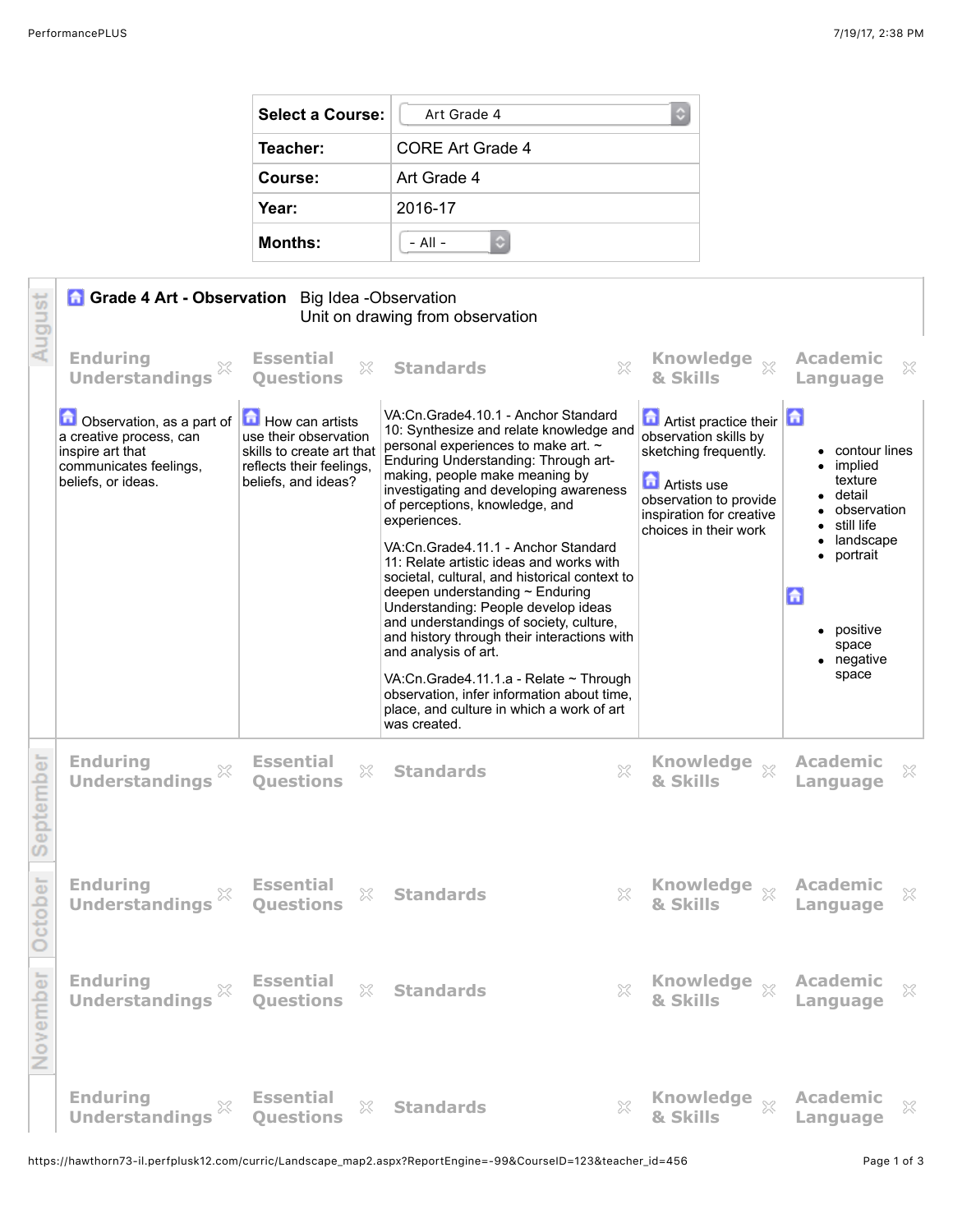December

|      | <b>Art Grade 4 - Point of View</b> Big Idea - Perspective<br>Unit on one-point persepctive                                                                                                                                            |                                                                                                                                                              |                                                                                                                                                                                                                                                                                                                                                                                                                                                                                                                                                                                                                                                                                                                                                                                                                                                                                                                                                                                                                                                                                                                                                                              |                                                                                                                                                                                                                                                           |                                                                                                                              |
|------|---------------------------------------------------------------------------------------------------------------------------------------------------------------------------------------------------------------------------------------|--------------------------------------------------------------------------------------------------------------------------------------------------------------|------------------------------------------------------------------------------------------------------------------------------------------------------------------------------------------------------------------------------------------------------------------------------------------------------------------------------------------------------------------------------------------------------------------------------------------------------------------------------------------------------------------------------------------------------------------------------------------------------------------------------------------------------------------------------------------------------------------------------------------------------------------------------------------------------------------------------------------------------------------------------------------------------------------------------------------------------------------------------------------------------------------------------------------------------------------------------------------------------------------------------------------------------------------------------|-----------------------------------------------------------------------------------------------------------------------------------------------------------------------------------------------------------------------------------------------------------|------------------------------------------------------------------------------------------------------------------------------|
| Janu | <b>Enduring</b><br>X<br><b>Understandings</b>                                                                                                                                                                                         | <b>Essential</b><br>X<br><b>Ouestions</b>                                                                                                                    | ×<br><b>Standards</b>                                                                                                                                                                                                                                                                                                                                                                                                                                                                                                                                                                                                                                                                                                                                                                                                                                                                                                                                                                                                                                                                                                                                                        | Knowledge xx<br>& Skills                                                                                                                                                                                                                                  | <b>Academic</b><br>×<br>Language                                                                                             |
|      | Art communicates a<br>perspective.<br>The elements of art and<br>the principles of design are<br>used in art to create the<br>illusion of reality.<br>Line direction can be<br>manipulated in space to give<br>the illusion of depth. | <b>M</b> Why is<br>perspective used in<br>art?<br><b>M</b> What does it<br>else's point of view?<br>Why does your<br>perspective change<br>as you get older? | VA:Cn.Grade4.10.1.a - Synthesize ~<br>Create works of art that reflect<br>community cultural traditions.<br>VA:Cr.Grade4.2.1.a - Investigate ~<br>Explore and invent art-making<br>mean to see someone techniques and approaches.<br>VA:Cr.Grade4.2.2.a - Investigate ~ When<br>making works of art, utilize and care for<br>materials, tools, and equipment in a<br>manner that prevents danger to oneself<br>and others.<br>VA:Re.Grade4.7.2.a - Perceive ~<br>Analyze components in visual imagery<br>that convey messages.<br>IL.SEL.3-5.2.B.2b - Demonstrate how to<br>work effectively with those who are<br>different from oneself.<br>IL.SEL.3-5.3.A.2a - Demonstrate the<br>ability to respect the rights of self and<br>others.<br>IL.SEL.3-5.3.A.2b - Demonstrate<br>knowledge of how social norms affect<br>decision making and behavior.<br>G3-5:1.4 - Demonstrate intermediate<br>keyboarding skills and proper<br>keyboarding techniques.<br>G3-5:2.13 - Recognize and demonstrate<br>ergonomically sound and safe use of<br>equipment.<br>G3-5:3.10 - Communicate with other<br>students and other classes using<br>appropriate technology, including e-mail | Students will have<br>a working knowledge<br>of one-point<br>perspective in art to<br>create the illusion of<br>depth.<br><b>G</b> Students will<br>create a linear<br>composition that<br>demonstrates an<br>understanding of one-<br>point perspective. | <b>D</b> vanishing point<br>orthogonal lines<br>one-point perspective<br>horizontal line<br>linear perspective<br>converging |
|      | <b>Enduring</b><br>X                                                                                                                                                                                                                  | <b>Essential</b><br>X                                                                                                                                        | if the district allows it.<br>X<br><b>Standards</b>                                                                                                                                                                                                                                                                                                                                                                                                                                                                                                                                                                                                                                                                                                                                                                                                                                                                                                                                                                                                                                                                                                                          | Knowledge $\frac{1}{2}$                                                                                                                                                                                                                                   | <b>Academic</b><br>×                                                                                                         |
|      | <b>Understandings</b>                                                                                                                                                                                                                 | <b>Ouestions</b>                                                                                                                                             |                                                                                                                                                                                                                                                                                                                                                                                                                                                                                                                                                                                                                                                                                                                                                                                                                                                                                                                                                                                                                                                                                                                                                                              | & Skills                                                                                                                                                                                                                                                  | Language                                                                                                                     |
| ಹ    | <b>Responding to Art</b> Unit on responding to and interpreting art.                                                                                                                                                                  |                                                                                                                                                              |                                                                                                                                                                                                                                                                                                                                                                                                                                                                                                                                                                                                                                                                                                                                                                                                                                                                                                                                                                                                                                                                                                                                                                              |                                                                                                                                                                                                                                                           |                                                                                                                              |
|      | <b>Enduring</b><br>X<br><b>Understandings</b>                                                                                                                                                                                         | <b>Essential</b><br>$\mathbb{Z}^2$<br><b>Ouestions</b>                                                                                                       | X<br><b>Standards</b>                                                                                                                                                                                                                                                                                                                                                                                                                                                                                                                                                                                                                                                                                                                                                                                                                                                                                                                                                                                                                                                                                                                                                        | Knowledge xx<br>& Skills                                                                                                                                                                                                                                  | <b>Academic</b><br>×<br>Language                                                                                             |

 $\bar{1}$ 

 $\bar{1}$ 

 $\bar{1}$